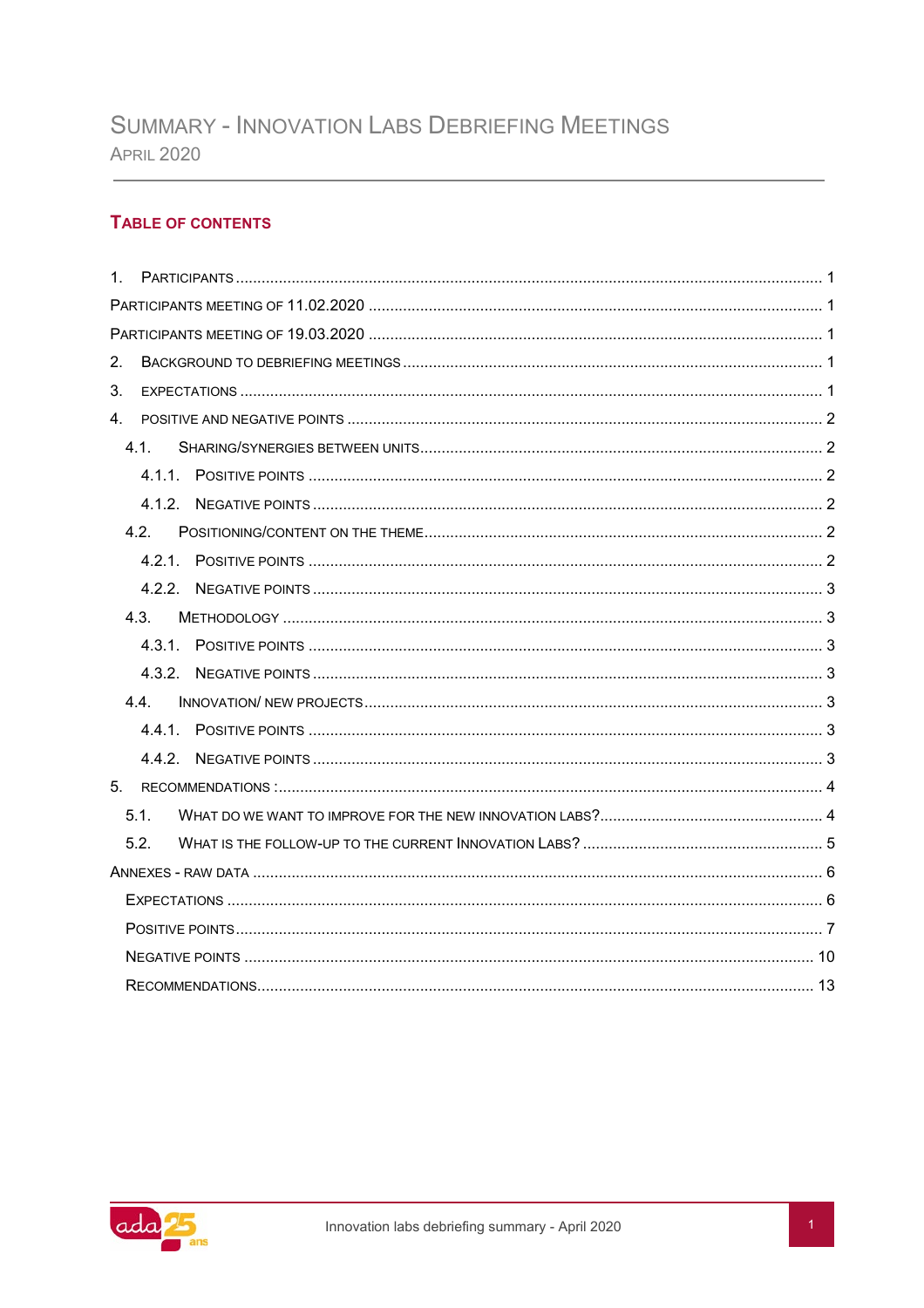# <span id="page-1-0"></span>**1. PARTICIPANTS**

### <span id="page-1-1"></span>**PARTICIPANTS MEETING OF 11.02.2020**

Laura Foschi - Christian Baron - Bruno Obegi - Matthew Genazzini - Bénédicte Godefroid - Mathilde Bauwin - Linda Szelest

#### <span id="page-1-2"></span>**PARTICIPANTS MEETING OF 19.03.2020**

Dominique Owekisa - Nadia Ouriemchi - Soulemane Djobo - Caroline Morilhat - Arnaud De Lavalette - Axel Deville - Mathilde Bauwin - Linda Szelest

## <span id="page-1-3"></span>**2. BACKGROUND TO DEBRIEFING MEETINGS**

After almost a year of implementation of the "Innovation Labs", it seemed useful to take stock of the experience of the RUs, the Management, the R&D project managers and the working group leaders (14 people).

Two meetings were organised on 11 February and 19 March 2020. The first meeting brought together the management, the RUs and the R&D project leaders. The second meeting was attended by the leaders of the "Innovation labs" working groups, a management consultant and the R&D project managers.

The objective of these two meetings was to provide feedback on the "Innovation labs" in order to identify areas for improvement, in particular through a brainstorming session that addressed the following questions

- What were our expectations?
- What were the positive and negative points?
- What do we want to improve for current and future Innovation Labs?

The aim of this document is to summarise the data collected at these two meetings for each question in order to enable decisions to be taken on improvements to be made to the Innovation Labs. The raw data can be found in the annex at the end of this document.

# <span id="page-1-4"></span>**3. EXPECTATIONS**

Ranking of expectations from most important (most cited) to least important (least cited):

#### **1. Innovation / new projects**

The most important expectation was the development/push of new fundable projects with an innovative dimension in terms of concept, model, partnership or technology.

#### **2. ADA positioning / strategy**

The <sup>2nd</sup> main expectation was to have a positioning of ADA on each of the key themes in order to define an action plan on the theme, to orientate our future projects and to better communicate with potential donors and partners.

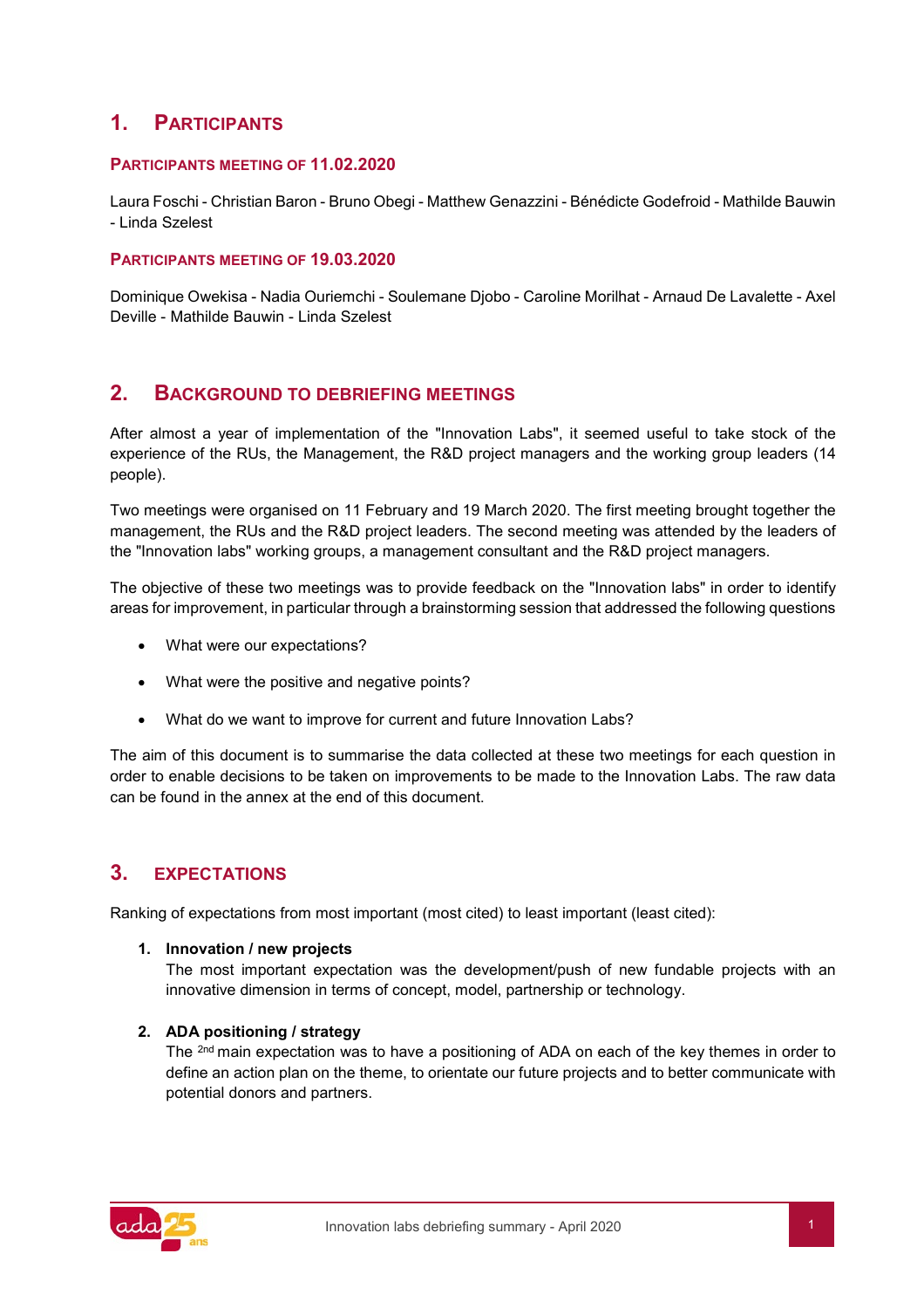#### **3. Sharing / synergy between units**

An important expectation was also to foster collective thinking through the sharing of experience and knowledge between project officers from different units and thus strengthen synergies between units.

#### **4. Methodology**

The least cited expectation (3 times) was the evolution of our methodological approach to define our intervention process (OCD, problems to be solved...).

## <span id="page-2-0"></span>**4. POSITIVE AND NEGATIVE POINTS**

The positive and negative points of the Innovation Labs have been associated with each expectation mentioned in the previous section. This structure makes it possible to highlight the extent to which each expectation was met or not.

#### <span id="page-2-1"></span>**4.1. SHARING/SYNERGIES BETWEEN UNITS**

#### <span id="page-2-2"></span>**4.1.1. POSITIVE POINTS**

Many positive points were raised in relation to the sharing and synergies developed. The majority agree that the Innovation Labs have helped to promote :

- knowledge and information sharing between project officers from different units;
- the creation of a dynamic of reflection and internal exchange;
- the establishment of a framework and space for reflection/concertation;
- the creation of synergies between units;
- transversality ;
- team spirit enthusiasm ;
- the involvement and commitment of the participants in the reflections.

#### <span id="page-2-3"></span>**4.1.2. NEGATIVE POINTS**

Although the sharing and collective reflections are appreciated and constructive for creating synergies between units and project officers, the majority of people mentioned the difficulty of having regular participation of teams and management in all meetings due to the busy assignments and agendas of the group members.

Furthermore, more involvement of U3 and U5 would be beneficial to strengthen the sharing and innovation dynamics.

## <span id="page-2-4"></span>**4.2. POSITIONING/CONTENT ON THE THEME**

#### <span id="page-2-5"></span>**4.2.1. POSITIVE POINTS**

There are several positive points:

- Taking a step back from our projects through collective reflection
- Progress on some themes:
	- Microinsurance and financial flows ;
	- Youth/MPE merger (YES);
	- Capacity building: methodological developments ;
	- Linking agricultural finance and climate ;

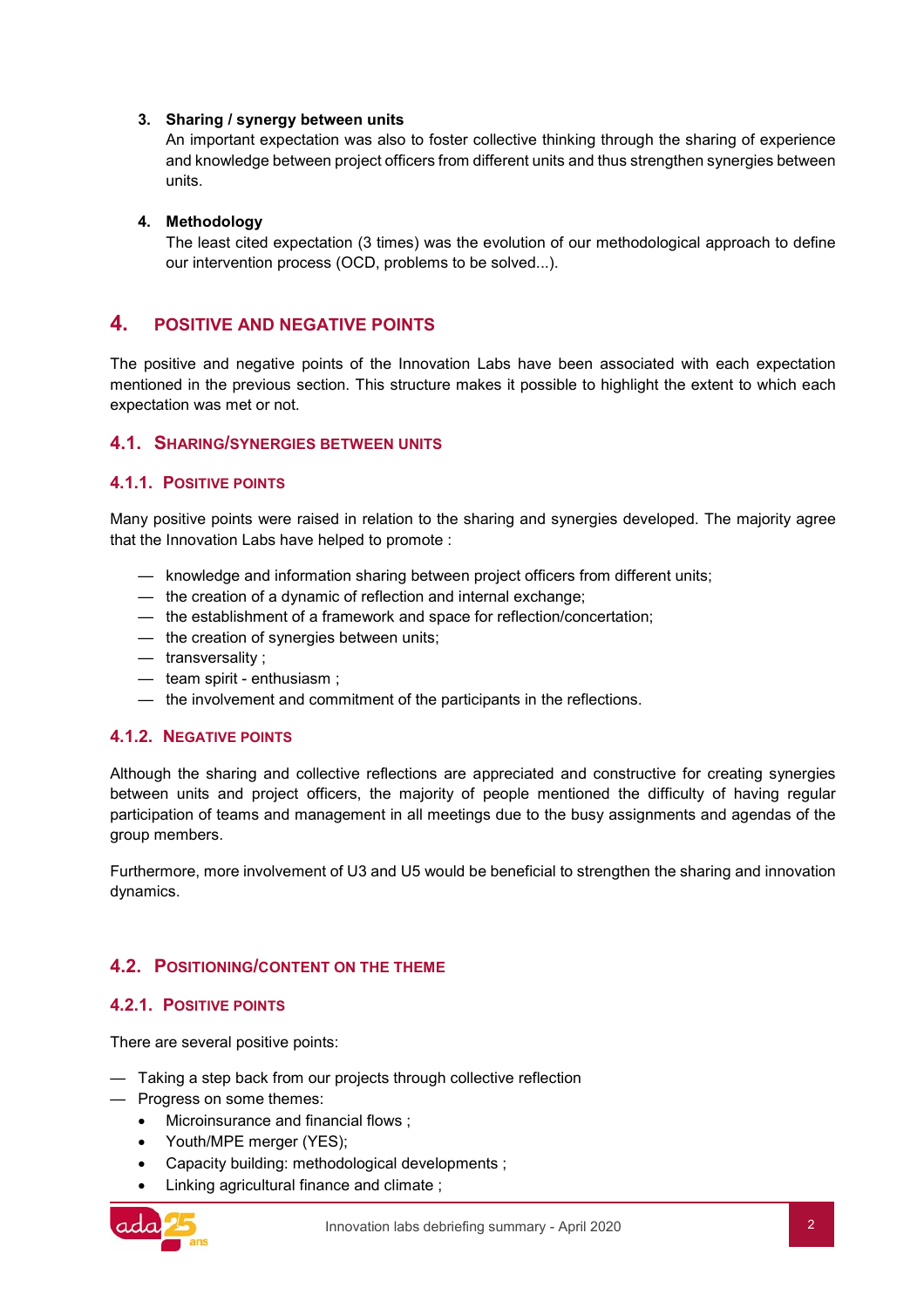- Digital finance: definition of a strategy with a double constraint: 1. to be customers and address key needs of target populations; and 2. for services and products with a proven business model. The digital dimension has been added as a control and management factor.
- Strengthening the interest and visibility of the "inclusive insurance" theme, which was not yet well structured. The microinsurance pager was used to update the communication on the ADA website.

### <span id="page-3-0"></span>**4.2.2. NEGATIVE POINTS**

The positioning on certain themes remained very broad. Some difficulties were mentioned in defining a precise positioning, particularly in terms of geography, subjects to specialise in and partners to target. This can be explained by a lack of information and analysis of the sector necessary to justify choices.

## <span id="page-3-1"></span>**4.3. METHODOLOGY**

#### <span id="page-3-2"></span>**4.3.1. POSITIVE POINTS**

- The support of the R&D team is appreciated by the group leaders, especially in terms of tools, coordination and follow-up;
- Change in thinking and formulation ;
- A remark was made about the quality and motivation of the moderators/group leaders.

## <span id="page-3-3"></span>**4.3.2. NEGATIVE POINTS**

— Despite methodological support, some difficulties were mentioned in formalising and producing the outputs of the Innovation Labs (ToC, 2 pagers and new project). This can be explained by the fact that this is a new exercise that requires appropriation. Moreover, this work is added to the operational activities of the project leaders who do not always have the time to carry out this theoretical work of formalisation.

#### <span id="page-3-4"></span>**4.4. INNOVATION/ NEW PROJECTS**

#### <span id="page-3-5"></span>**4.4.1. POSITIVE POINTS**

Few positive points noted

— Only one person mentioned that the Innovation Labs had helped to define a strategy for action and the impetus for new projects.

#### <span id="page-3-6"></span>**4.4.2. UN BILAN NEGATIVE POINTS**

- Difficulty in bringing real innovation into the thinking. Lack of creativity. We tend to stick to what ADA is already doing. The difficulties in innovating can be explained in part by a lack of preparatory work upstream (information/monitoring on the theme). In addition, some people think that the objective of the Innovation Labs was too focused on the "new project" output, and not enough on reflection.
- Not enough concrete project proposals. Some reflections remained too theoretical. Some mentioned the difficulty of moving from a ToC and a positioning to a concrete project. According to some feedback, this difficulty can be explained in part by a need for validation by management and a methodological

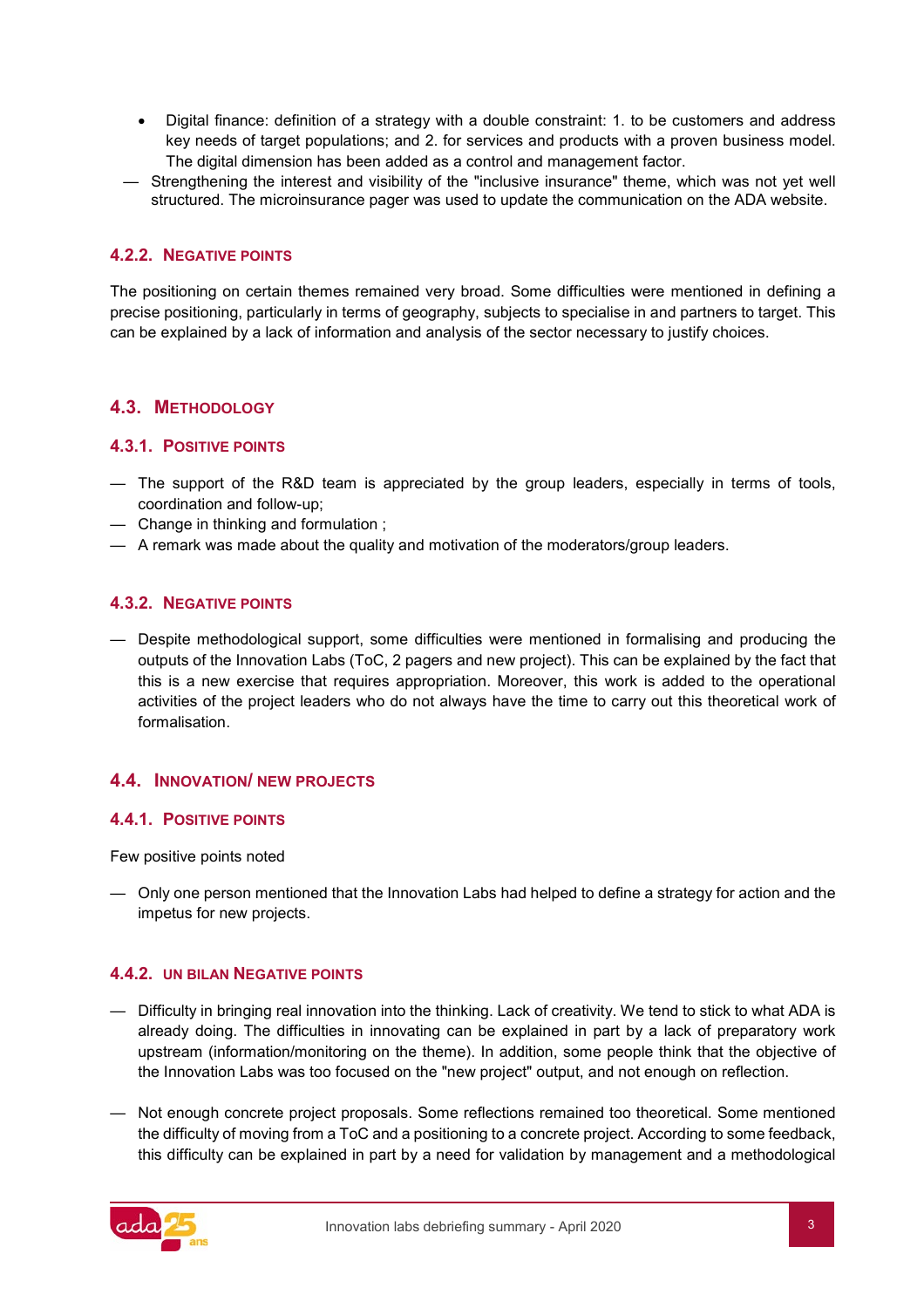need to define a concrete action plan to lead to a project. There is often an opportunistic strategy for defining new projects, which is not a problem for some people.

#### **Conclusion:**

Overall, the positive points of the Innovation Labs are more related to the dynamics of sharing and reflection on the positioning of ADA on the themes than to innovation/new projects and methodology. Indeed, a certain number of negative points were mentioned on these last two elements which deserve future improvements.

## <span id="page-4-0"></span>**5. RECOMMENDATIONS :**

#### <span id="page-4-1"></span>**5.1. WHAT DO WE WANT TO IMPROVE FOR THE NEW INNOVATION LABS?**

#### **At the methodological level to promote innovation and the production of outputs from the Innovation Labs**

- **Strengthen the monitoring** upstream and throughout the working group's reflections:
	- $\circ$  Need to have a presentation of the context of the theme and the field of possibilities upstream of the discussions (state of the art of the theme). This will allow everyone to start from the same level of knowledge;
	- o Bringing together all ADA initiatives on the theme ;
	- $\circ$  Involve external resource persons on a case-by-case basis to enrich the thinking;
	- $\circ$  Participation in selected conferences to collect trends, identify and meet potential partners to foster project opportunities;

#### *Decision: Adapt the methodology guide by integrating the watch before the ToC is carried out*

- **Define concrete steps** to arrive at the definition of a concrete project: choice of country(ies), identification of potential partners, relationship with sector actors, identification of key actors specialised on new projects.
- Part of the ToC input implies a good part of the success conditions for ADA programmes. It would be important to work on this part as these partnerships should be the basis for successful programmes.
- **Each Innovation Lab** needs to be **treated differently** because the level of maturity is not the same for each theme
- **Strengthen the validation spaces** in order to involve the management's choices and to have their green light to implement a concrete action plan allowing the development of new projects. This recommendation is not shared by everyone.

*Decision: At the end of the Innovation Lab, to arrive at a positioning of ADA on the theme in the form of 2 pagers (target countries, orientations, etc.) to be validated by the management. Based on these two pagers, the leader will be asked to identify one or more projects to be presented to management. A decision will then be taken to launch the formulation of the project with a prospecting mission. In general, management will participate in the Innovation Labs when it can, and will ensure that it is present when there is a need for validation at key stages of the reflection.*

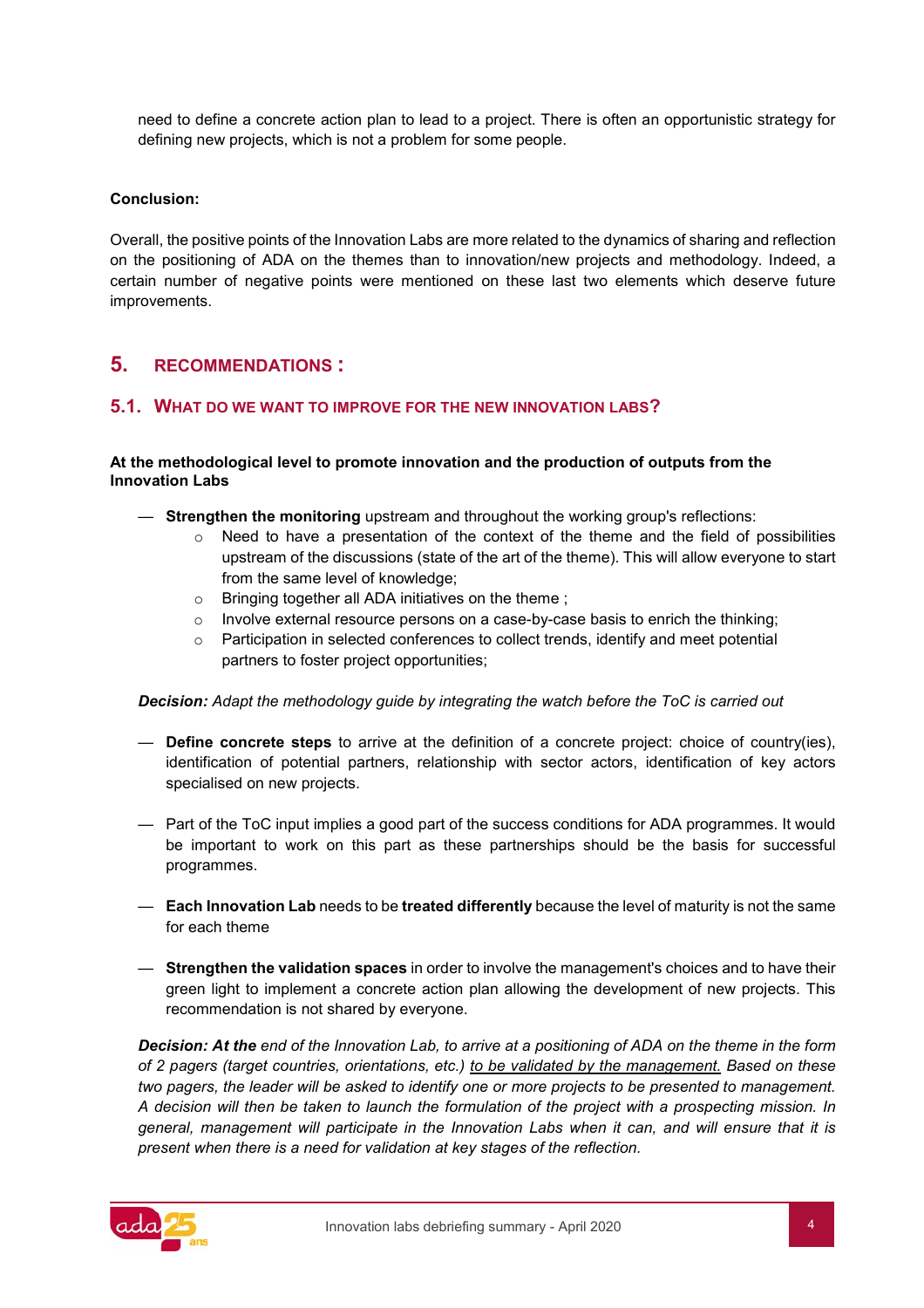- Put more emphasis on the formulation of concrete projects/initiatives provided that the required inputs are available;
- **Give a more precise deadline** (e.g. 2-3 months) to come up with a concrete proposal or drop the issue temporarily.

#### **At the organisational level to promote sharing and synergies between units**

- **Plan meeting agendas in advance** to block slots early. The leader should set the group dynamics;
- Consider **online discussions** if necessary to facilitate the participation of as many people as possible;
- **No obligation to have everyone** at every meeting. There are 3-4 key people who are compulsory and the others are "nice to have". The presence of the management in the meetings should not be mandatory. "It is up to the staff to convince the management about the Innovation Labs. If some people are not available, ask them to send their inputs before the meeting;
- **Encourage people to read the minutes** of the last meeting before the next meeting, especially if they were absent at the previous meeting.

## <span id="page-5-0"></span>**5.2. WHAT IS THE FOLLOW-UP TO THE CURRENT INNOVATION LABS?**

- **Establish the Innovation Lab dynamic on an ongoing basis** to encourage initiatives when opportunities arise. This would allow :
	- share information / keep up to date with what is happening on the theme (projects, events, monitoring, etc.)
	- get the full picture
	- follow up on current and potential projects
	- identify new actions/projects
- Innovation labs must remain **productive** with **concrete results**.

*Decision: Meeting to be scheduled with Management, Advisors, RU, Innovation Labs leaders and CP R&D to define the orientation of the current Innovation Labs.* 

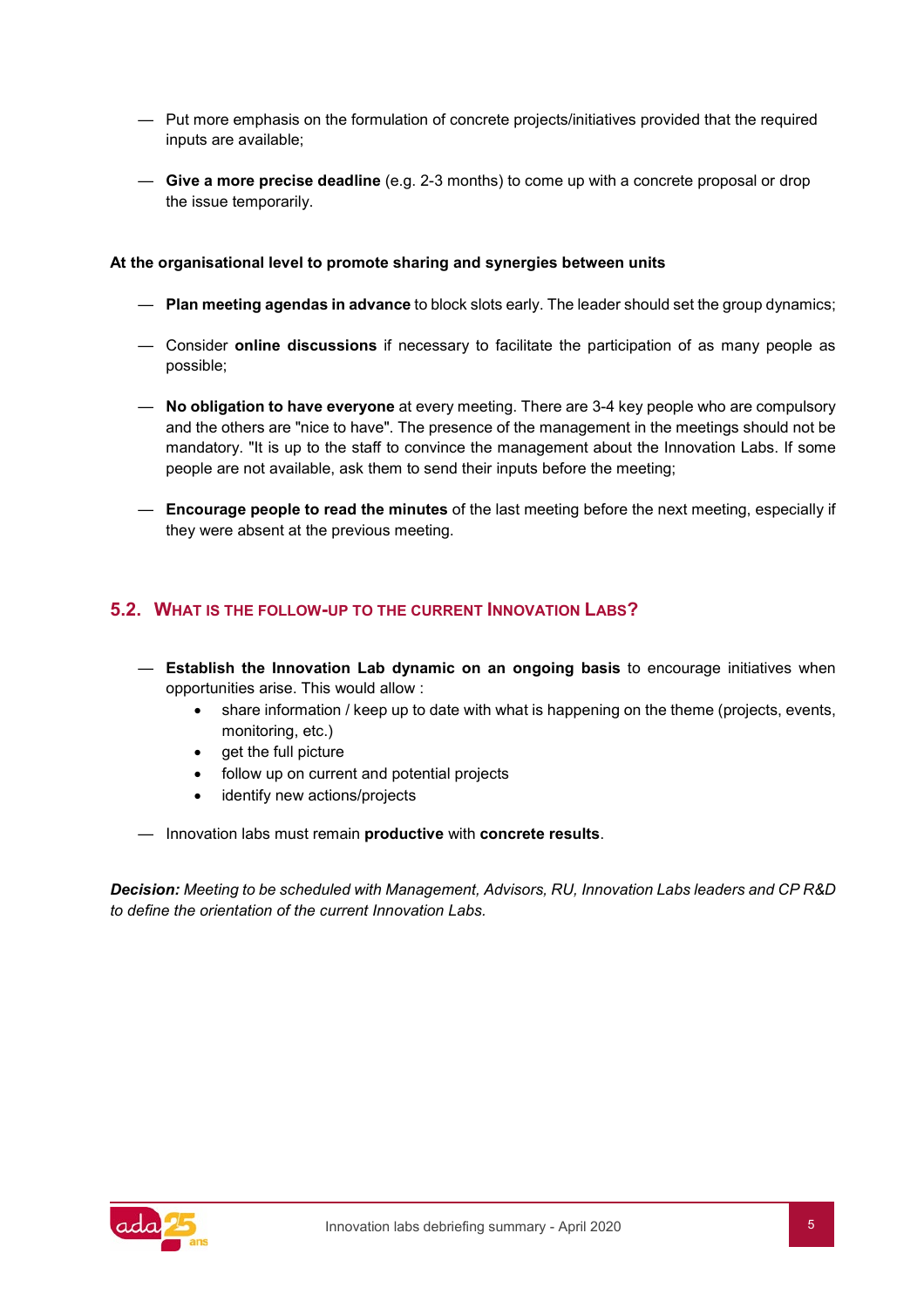## **ANNEXES - RAW DATA**

White boxes: inputs from the meeting of 11 February

Orange boxes: inputs from the 19 March meeting

## **EXPECTATIONS**

<span id="page-6-0"></span>

| <b>Positioning of ADA</b>                                                                       | Sharing/synergies between units                                                                                    | Innovation/new projects                                                                                             | Methodology                                                                              |
|-------------------------------------------------------------------------------------------------|--------------------------------------------------------------------------------------------------------------------|---------------------------------------------------------------------------------------------------------------------|------------------------------------------------------------------------------------------|
| Define the positioning of ADA on<br>priority themes                                             | To develop our thinking on our key<br>themes based on the project experiences<br>of the different units >> SHARING | Be better prepared to respond to<br>calls for tender                                                                | Develop our intervention<br>methodology (ToC, impact<br>measurement,)                    |
| To arrive at<br>orientations/positioning of ADA<br>on each theme                                | Strengthen communication and exchange<br>between CPs/Units                                                         | Innovating in projects                                                                                              | Encourage reflection on the<br>problems to be solved >><br>Diagnostic phase              |
| ADA's position on the subject                                                                   | Create synergies between units on the<br>themes >> COLLECTIVE REFLECTION                                           | New partners                                                                                                        | To clearly define the work of ADA in<br>developing access to finance for<br>young people |
| Begin to gradually reorient the<br>ADA strategy towards promising<br>themes and future projects | Reflecting and sharing                                                                                             | Identify new projects with an<br>innovative dimension: partners,<br>model, new technologies >><br><b>INNOVATION</b> |                                                                                          |
| Giving a more visible and<br>important place to the theme at<br><b>ADA</b>                      | Break down silos between units by<br>involving people from different units                                         | New project tracks                                                                                                  |                                                                                          |
| Define an action strategy                                                                       | Consensus on the themes                                                                                            | Create spaces for reflection between<br>teams on specific themes. Objective:                                        |                                                                                          |

<span id="page-6-1"></span>

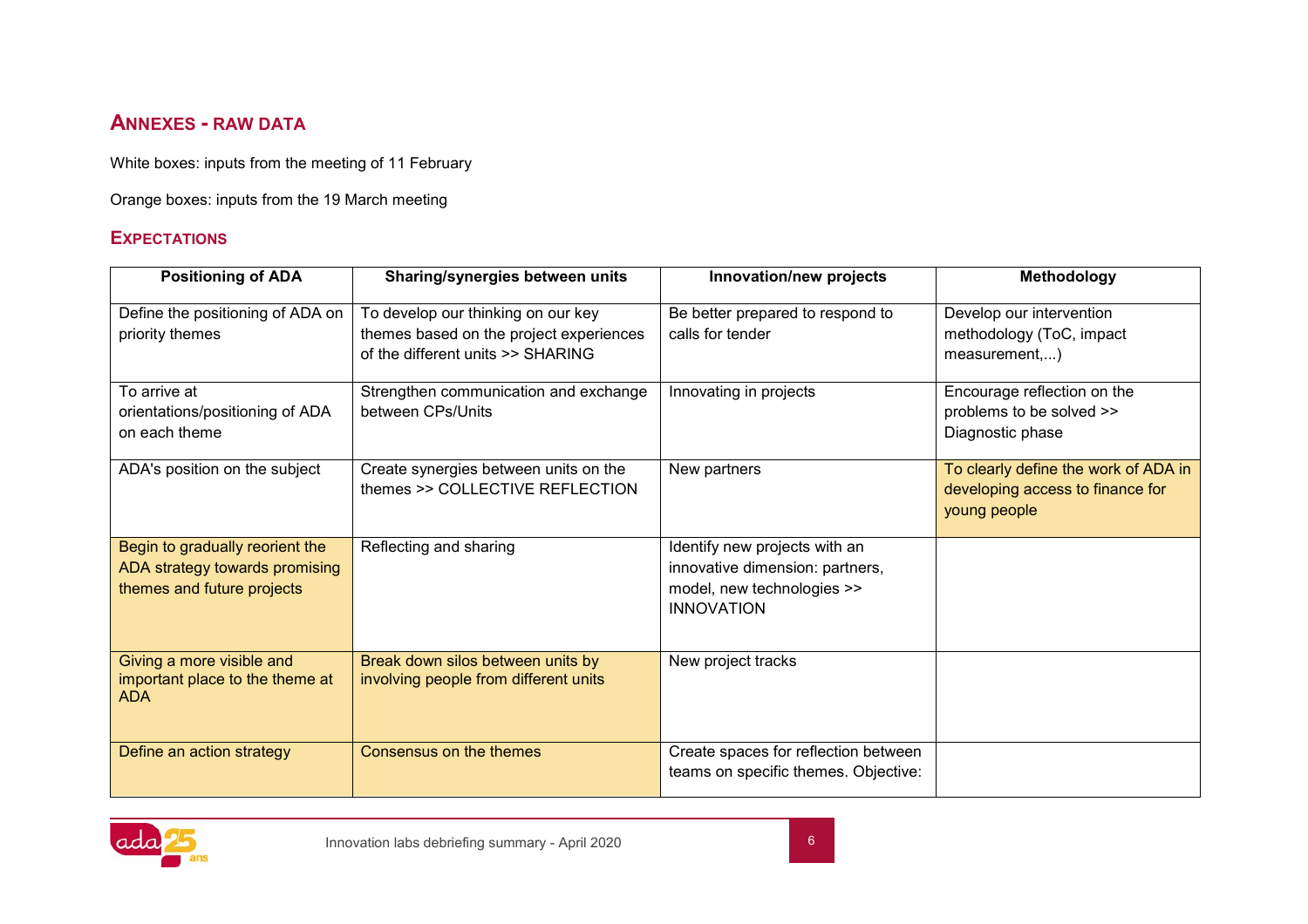|                                                                                                                                                                         | to build/arrive at new<br>ideas/projects/initiatives                                           |  |
|-------------------------------------------------------------------------------------------------------------------------------------------------------------------------|------------------------------------------------------------------------------------------------|--|
| To have a well-defined and<br>innovative strategy for each of<br>the themes concerned that can<br>be attractive to potential donors<br>and allow us to test new things. | Initiating new projects                                                                        |  |
| Give the opportunity to the staff<br>(in my opinion the best placed)<br>to feed the strategic reflections<br>of ADA and its Board                                       | Define new fundable projects                                                                   |  |
|                                                                                                                                                                         | revitalise our work in this area                                                               |  |
|                                                                                                                                                                         | Thinking about/finding new<br>innovations on youth funding within a<br>well-defined framework. |  |
|                                                                                                                                                                         | Impetus for new projects                                                                       |  |
|                                                                                                                                                                         | testing new things.                                                                            |  |
|                                                                                                                                                                         | Instilling a dynamic of reflection and<br>innovation within ADA                                |  |
|                                                                                                                                                                         | To bring out new concrete projects                                                             |  |

## **POSITIVE POINTS**

| .<br><b>Sharing/synergies</b><br>Content/ positioning<br>⊤units<br>. between |  | <b>Sharing</b><br>space | Methodological support |
|------------------------------------------------------------------------------|--|-------------------------|------------------------|
|                                                                              |  |                         |                        |

<span id="page-7-0"></span>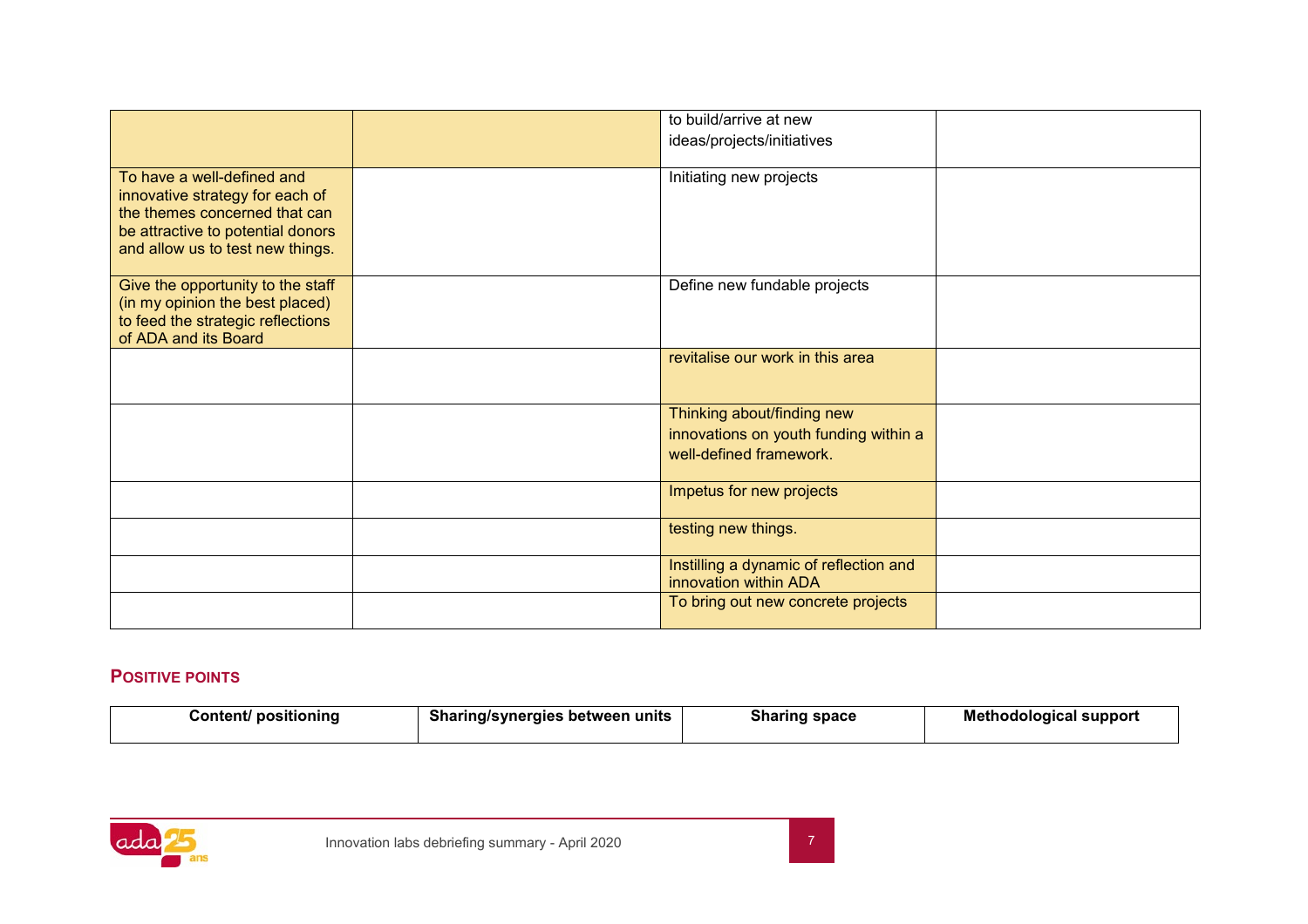| The reflections to build the ToC                                                                                                                                                                                                                                                                                                                            | Interactions between units (+<br>synergies)                                            | Structured innovation space                                                          | Support from the R&D team<br>appreciated - tool, coordination<br>and follow-up. |
|-------------------------------------------------------------------------------------------------------------------------------------------------------------------------------------------------------------------------------------------------------------------------------------------------------------------------------------------------------------|----------------------------------------------------------------------------------------|--------------------------------------------------------------------------------------|---------------------------------------------------------------------------------|
| Taking a step back from our projects                                                                                                                                                                                                                                                                                                                        | Information sharing and reflection<br>between project officers from<br>different units | We now have a framework for<br>reflection and a space for<br>reflection/concertation | Support for the research team                                                   |
| Progress on some themes:<br>Insurance and financial flows<br>Youth/YES merger<br>DRC: methodological developments<br>$\bullet$<br>Linking agriculture and climate                                                                                                                                                                                           | Sharing information between units                                                      |                                                                                      | Change in the way of thinking and<br>formulating ( even if not for all)         |
| Showed/reinforced interest in certain<br>topics (insurance)                                                                                                                                                                                                                                                                                                 | Enthusiasm of the teams to<br>participate and share                                    |                                                                                      | The quality and motivation of the<br>moderators                                 |
| On the whole approach part the group has<br>made good progress to quickly arrive at a<br>double constraint strategy: 1. to be client<br>centric and address key needs of the<br>targeted populations, and 2. For services<br>and products with a proven business<br>model. To this was added the digital<br>dimension as a control and management<br>factor | Real exchanges between<br>participants                                                 |                                                                                      |                                                                                 |
| Conclusion (and logical follow-up) to<br>make a single group for young people and<br>entrepreneurs, with possible trajectories<br>within our MFI/IF partners - for a young<br>person who is potential to work with<br>microfinance (traditional ADA track) or to<br>explore larger funding with appropriate                                                 | A means of creating a dynamic of<br>reflection and internal exchange                   |                                                                                      |                                                                                 |

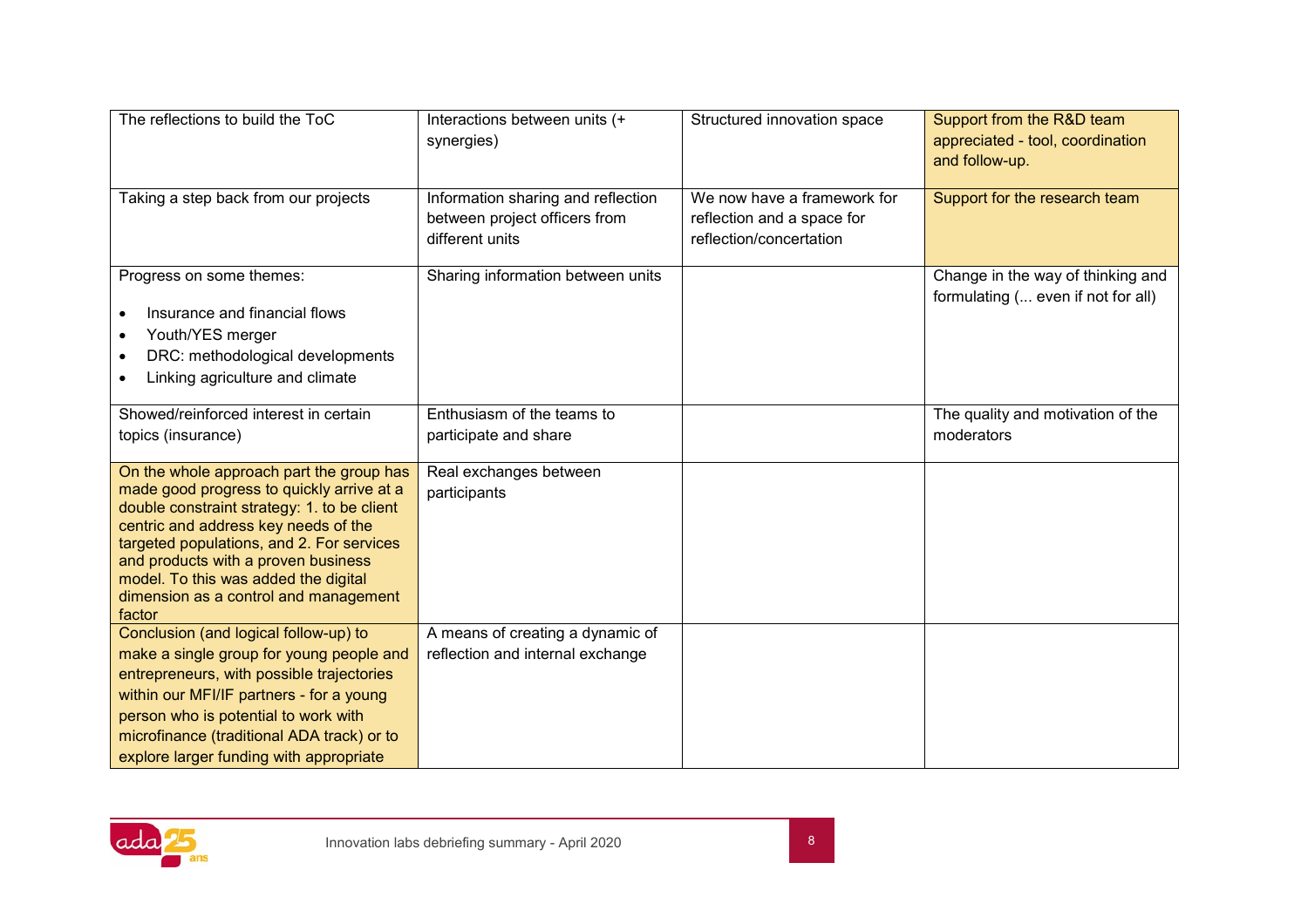| follow-up and accompaniment (YES fund<br>Initiative, more innovative)                                                     |                                                                                                      |  |
|---------------------------------------------------------------------------------------------------------------------------|------------------------------------------------------------------------------------------------------|--|
| Giving a more visible and important place<br>to the theme at ADA<br>Define an action strategy<br>Impetus for new projects | Transversality                                                                                       |  |
| The 2 pager was used to update the<br>communication on the ADA website                                                    | Everyone's part was important in<br>the discussions and the group<br>members gave their contribution |  |
| Now we have an OCD for each of the<br>themes                                                                              | Involvement of participants                                                                          |  |
|                                                                                                                           | <b>Team spirit</b>                                                                                   |  |
|                                                                                                                           | <b>Teamwork</b>                                                                                      |  |
|                                                                                                                           | Involvement of staff (participants<br>were generally very committed)                                 |  |
|                                                                                                                           | Inter-unit participation                                                                             |  |
|                                                                                                                           | <b>Encouraging initiative</b>                                                                        |  |

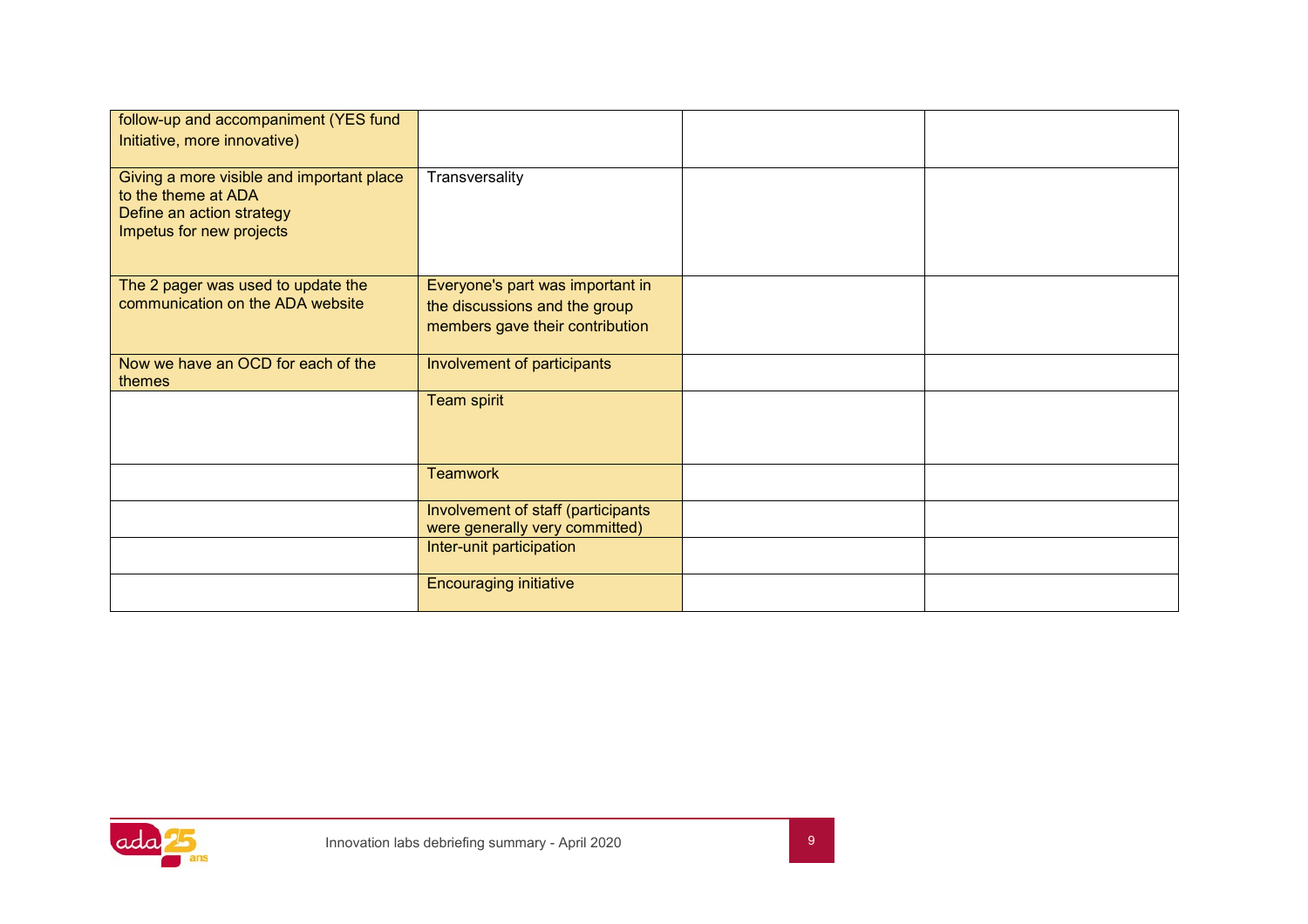## **NEGATIVE POINTS**

| Focus too much                       | Methodological                         | <b>Difficulties in producing</b>                   | Lack of validation of                         | <b>Difficulties in innovating</b>                 | <b>Difficulties</b>                                 |
|--------------------------------------|----------------------------------------|----------------------------------------------------|-----------------------------------------------|---------------------------------------------------|-----------------------------------------------------|
| on the "new<br>project" output       | difficulties                           | the expected results                               | outputs                                       |                                                   | organizational                                      |
|                                      |                                        |                                                    |                                               |                                                   |                                                     |
| Too much focus<br>on the launch of a | Difficulties in<br>moving from a       | Positioning remained very<br>broad, difficulty in  | Few validated positions                       | It seems to me that the<br>innovation part is not | Intervention dynamics:<br>difficult to have regular |
| project                              | ToC + positioning                      | defining a precise                                 |                                               | clearly highlighted for<br>each theme             | participation of teams                              |
|                                      | to a concrete<br>project (too broad    | positioning, particularly in<br>geographical terms |                                               |                                                   |                                                     |
|                                      | a positioning?)                        |                                                    |                                               |                                                   |                                                     |
| Not all have the                     | Difficulties in                        | Little positioning defined                         | Decisions not always<br>written and validated | The reflections often<br>remained too much stuck  | Presence of management in<br>all labs               |
| same objectives<br>(project first)   | formalising                            |                                                    | (just discussions)                            | to what ADA does. We                              |                                                     |
|                                      |                                        |                                                    |                                               | didn't think outside the                          |                                                     |
|                                      |                                        |                                                    |                                               | box enough                                        |                                                     |
|                                      |                                        |                                                    |                                               |                                                   |                                                     |
| Too much focus                       | ToC remains too                        | Difficulties in obtaining                          | lack of validation of                         | Lack of                                           | Some people not available to                        |
| on outputs than                      | "theoretical" an                       | results: formulation of                            | outputs                                       | information/upstream                              | participate                                         |
| on reflections                       | exercise                               | documents, 2 pagers,                               |                                               | monitoring. Need to do                            |                                                     |
|                                      |                                        |                                                    |                                               | preparatory work                                  |                                                     |
|                                      | Difficulty in                          | Few new projects                                   |                                               |                                                   | Difficulties in mobilising                          |
|                                      | moving from                            |                                                    |                                               |                                                   | everyone                                            |
|                                      | thematic reflection                    |                                                    |                                               |                                                   |                                                     |
|                                      | to innovation/                         |                                                    |                                               |                                                   |                                                     |
|                                      | positioning, Toc,<br>project proposal, |                                                    |                                               |                                                   |                                                     |
|                                      | canvassing for                         |                                                    |                                               |                                                   |                                                     |
|                                      | funders                                |                                                    |                                               |                                                   |                                                     |
|                                      |                                        |                                                    |                                               |                                                   |                                                     |

<span id="page-10-0"></span>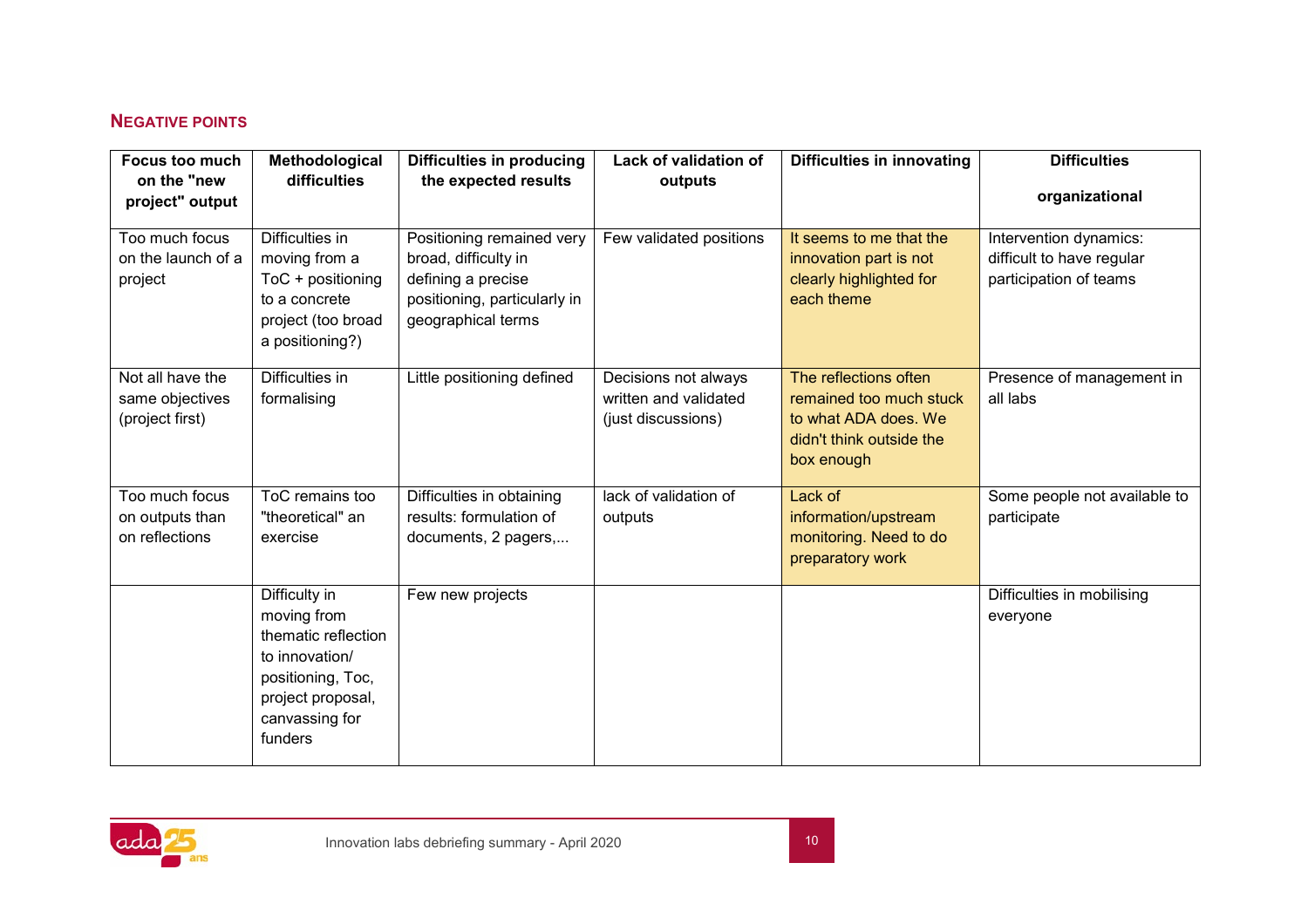| Difficulty in<br>bringing real<br>innovation to the<br>thinking (lack of<br>inspiration?)<br>Lack of creativity | Few concrete projects<br>completed<br>It was difficult to take                                                                                                       |  | U5 participation<br>Time consuming for leaders?                                 |
|-----------------------------------------------------------------------------------------------------------------|----------------------------------------------------------------------------------------------------------------------------------------------------------------------|--|---------------------------------------------------------------------------------|
|                                                                                                                 | action after doing the 2<br>pager                                                                                                                                    |  |                                                                                 |
| At some points,<br>participants asked<br>for validation by<br>the management<br>when this was not<br>necessary. | We keep an opportunistic<br>strategy, but I don't think<br>that's a problem.                                                                                         |  | Finding a discussion slot was<br>not easy with everyone's<br>agendas.           |
|                                                                                                                 | Not enough concrete<br>project proposals (some<br>reflections remained too<br>theoretical)                                                                           |  | Availability of members                                                         |
|                                                                                                                 | Define niches/topics on<br>which to specialise<br>(energy, consumption,<br>health, education) and<br>find target partners<br>>>Difficulties in justifying<br>choices |  | Ensure regular participation<br>of all those involved due to<br>busy schedules. |
|                                                                                                                 | From the TOC, how can<br>we look for potential<br>partners who could have<br>added value?                                                                            |  |                                                                                 |
|                                                                                                                 | Think about having a<br>detailed timeline on the                                                                                                                     |  |                                                                                 |

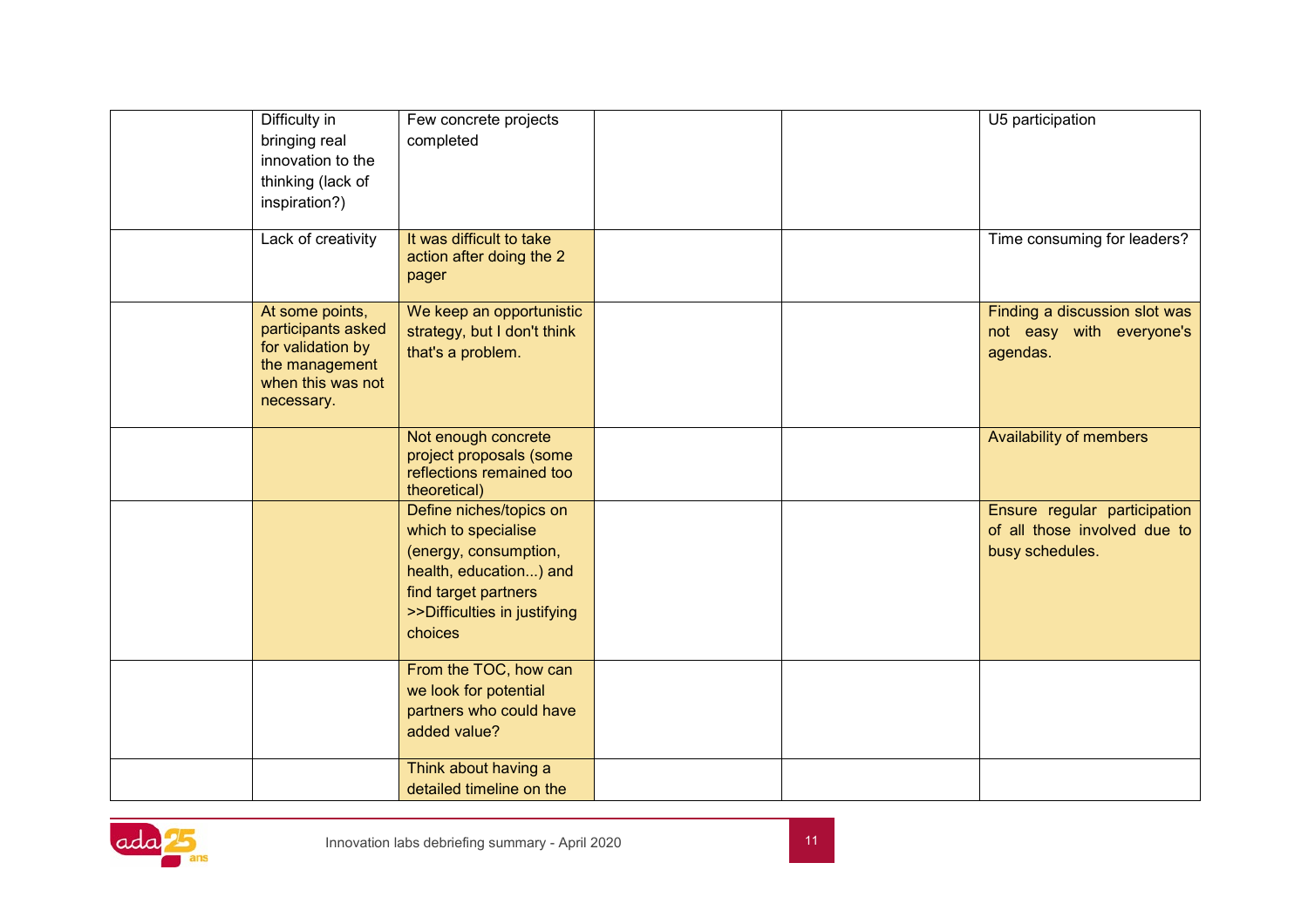|  | parts included in the ToC    |  |  |
|--|------------------------------|--|--|
|  | (Include a timeline of       |  |  |
|  | activities for the follow-up |  |  |
|  | and different potential      |  |  |
|  | partners,                    |  |  |
|  |                              |  |  |

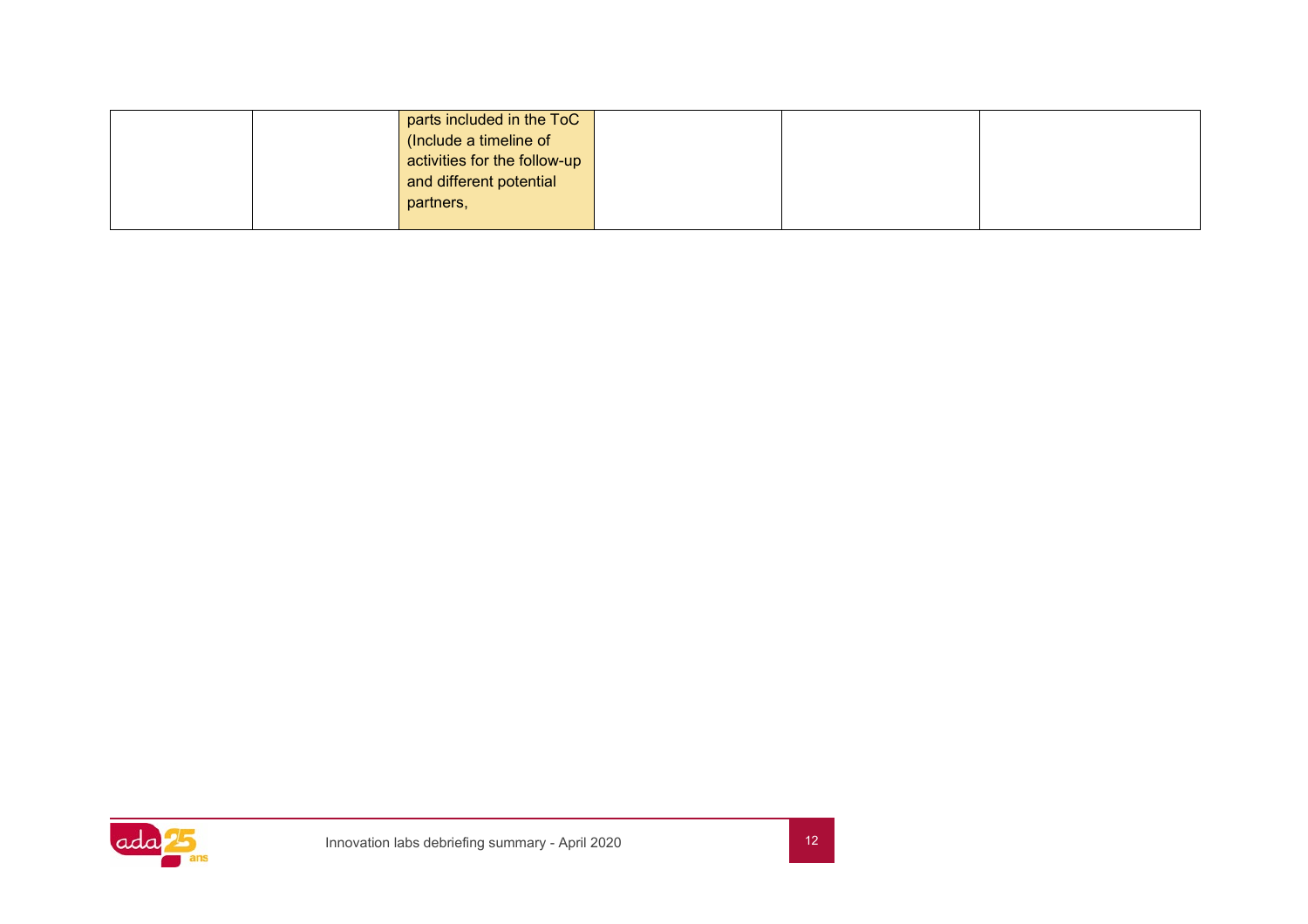## <span id="page-13-0"></span>**RECOMMENDATIONS**

The text in black represents the inputs from the meeting on 11 February. The text in red represents the inputs from the 19 March meeting.

#### **Monitoring to feed the output of the Innovation Labs:**

- Need to have a presentation of the context of the theme and the field of possibilities upstream of the discussions (state of the art of the theme). This will allow everyone to start from the same level of knowledge;
- Need to do preparatory work: monitoring, bringing in experts, etc.
- It remains to be seen whether it is appropriate to involve external resource persons on a case-bycase basis to enrich the reflections.
- Strengthen synergies between existing projects to define a path;
- You should go and hang out at all the conferences, do some research. In my opinion, it's the opportunities that will make the positioning
- In AidPortfolio, it is possible to tag partners on themes

#### **Methodology :**

- Each Innovation Lab needs to be treated differently because the level of maturity is not the same for each theme
- The discussion format: some of the inputs in the final document (ToC) imply many of the conditions for successful ADA programmes. It would be important to identify who to work on these parts as these partnerships should be the basis for successful programmes.
- Give a more precise deadline (e.g. 2-3 months) to come up with a concrete proposal or drop the subject temporarily
- Define concrete steps to move forward: choice of country(ies), identification of potential partners, relationship with sector players, identification of key players specialising in new projects
- The leader must set the dynamics of the group.
- Importance of reading the minutes of the last meeting before the next meeting.
- Involvement of U3 (except in some groups) and U5 (availability constraints are understandable but seeking to involve U3 and U5 more would be beneficial to the dynamic).
- Strengthen validation spaces to involve management choices;
- At some points, participants asked for validation by the management when this was not necessary.
- We keep an opportunistic strategy, but I don't think that's a problem.

#### **Organisation:**

- Perhaps online discussions could be envisaged in the future.
- Plan meeting agendas in advance
- You don't always have to have everyone. There are 3-4 key people who are compulsory and others who are not: nice to have. If not available, ask these people to send their inputs before the meeting.
- The presence of the management in the meetings should not be mandatory. It is up to the staff to convince the management about the Innovation Labs

#### **General recommendations :**

- Innovation labs must remain productive with concrete results;
- Need for positioning for the definition of the next ODP;
- Establish the Innovation Lab dynamic on an ongoing basis to encourage initiatives when opportunities arise;
- Continue and it would be interesting to take stock of all the initiatives in the theme to :
	- Sharing information / Keeping up to date with what is happening on the theme (projects, events, monitoring, etc.)
	- Seeing the big picture